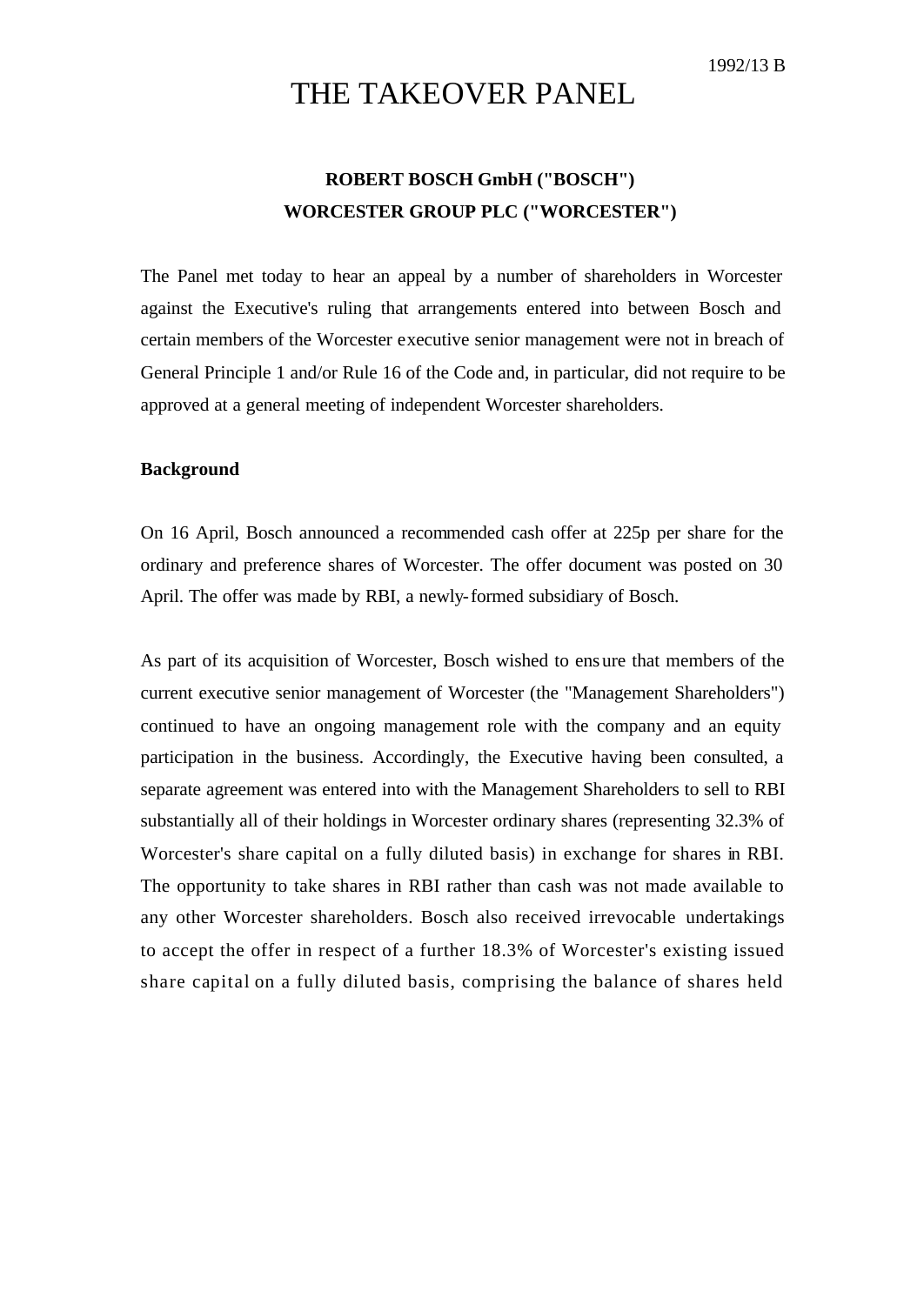by the Management Shareholders (3.5%), shares held by other members of management (1.8%) and shares held by three institutions (13.0%). These represented, when aggregated with the shares which it had agreed to acquire pursuant to the above arrangements, a total of 50.6% of Worcester's existing issued share capital on a fully diluted basis.

Subsequent to the press announcement, the Executive was approached by a number of Worcester shareholders expressing concern that the proposed arrangements with the Management Shareholders were in breach of General Principle 1 of the Code and that, in exercise of the Executive's discretion under Note 4 on Rule 16 of the Code, should have been subject to a vote of the independent Worcester shareholders.

#### **Code issues**

General Principle 1 provides that all shareholders of the same class of an offeree company must be treated similarly by an offeror. Note 4 on Rule 16 sets out the principle which the Panel will apply in circumstances where the offeror wishes to arrange for the management of the offeree company to remain financially involved in the business, through some type of equity participation, whilst at the same time only offering cash to the other shareholders in the offeree company. In such cases, the difference in treatment between management and other shareholders is permitted provided that certain criteria are met and, in particular, provided that the Panel is satisfied that the risks as well as the rewards associated with an equity shareholding will apply to the management's retained interest. However, in giving its consent to such an arrangement, the Panel has a discretion, under Note 4 on Rule 16, to require that, as a condition of its consent, the independent adviser to the offeree company publicly states that in his opinion the terms of the transaction are fair and reasonable and the transaction is approved at a general meeting of the offeree company's shareholders (at which the management shareholders are disenfranchised).